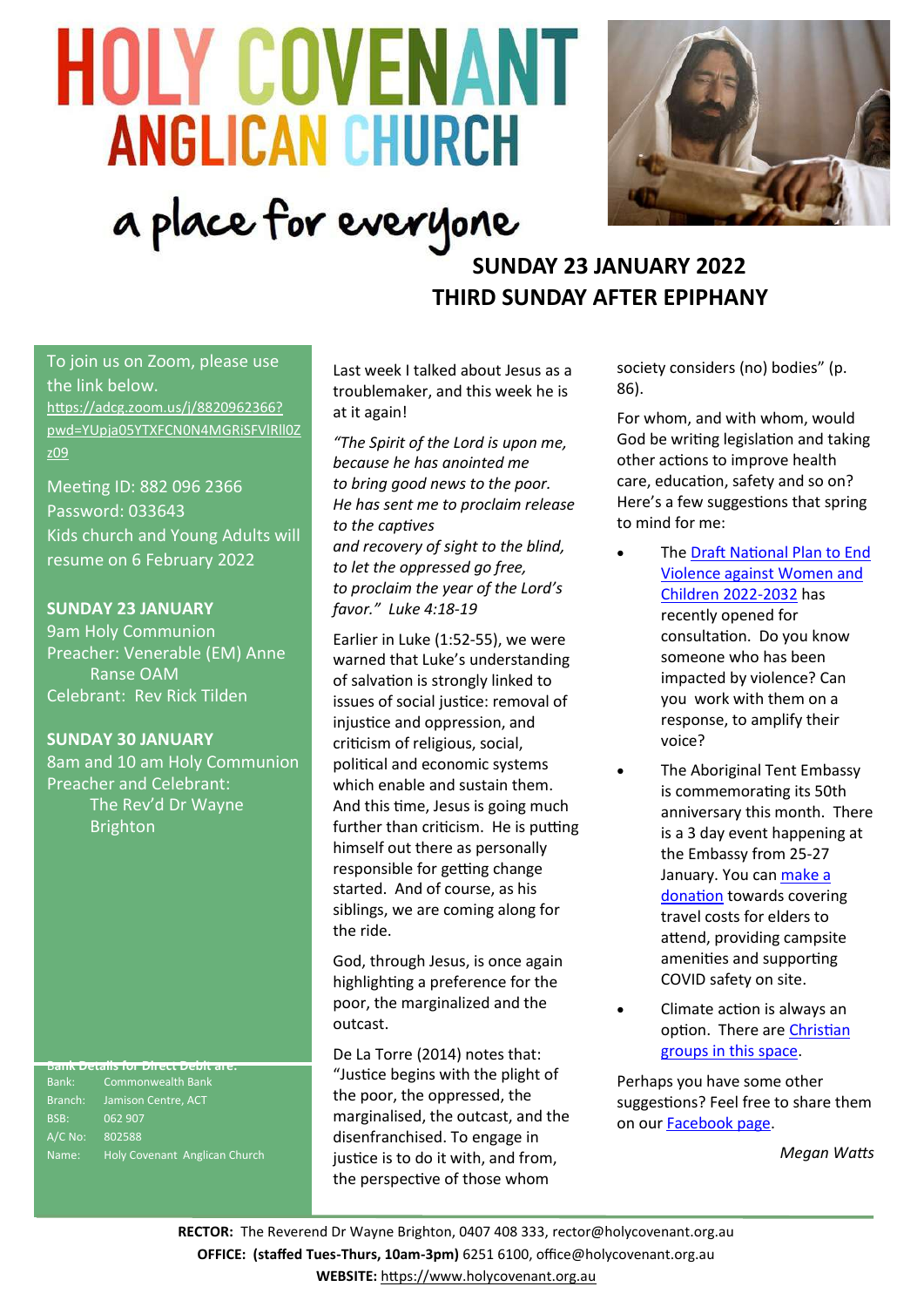

# **And just like that, it's a new year**!

Welcome back to the New Year. It is so good to be back at

SJC after having an extra week out. Thank you to the staff and volunteers that made this possible. As most you of are aware December for us here at SJC was so busy that we were run off our feet.

I thought I would re-send some of the information that was sent last week to show you some of the number of clients we supported last year. It's because of you, our supporters. If we didn't get your support, we wouldn't be able to do what we do to support some of Canberra's most vulnerable.

The following list outlines the assistance SJC provided to the Canberra Community in 2021.

- Assistance provided to families and individuals last year: 3,930
- Christmas lunch: 212 lunches
- Christmas hampers and Present Room: 562
- Christmas gifts: 12,106 gifts to 1875 children
- Homeless packs: 289

On Monday a young man came in last week after it was suggested to him by a Centrelink worker. I will call him S. He had not attended the centre before and did not know the assistance we could provide. He had just applied for Centrelink payments for the first time in his life. A volunteer explained how St John's Care works.

He explained that he had lost his job suddenly last September. He didn't want to apply for Centrelink as he felt embarrassed that he had been unable to find work. With the volunteer who was assisting he cried as he explained the challenges he and his family had faced over the past year. He a single father to three children aged 6, 8 and 10. He is on a low income and was very proud that he had always financially supported his family and was feeling very lost now.

After talking to the volunteer and myself for some time, while another volunteer was collecting some groceries, we said we could help with school packs, uniforms and school shoes. He then reported that he was feeling brighter, less stressed, and able to keep moving on. He didn't want his children to miss out on the basic items that so many families are able to give their children. When he left, he was very thankful for all the assistance, especially the opportunity to talk to someone. I suggested that he come in for the next few weeks until his Centrelink payments commence.

Jason Haines, Executive Officer

**Items required:** School supplies (backpack, lunch boxes, drink bottles, pens pencils and pencil cases) UHT Full Cream milk, Tinned Vegetables, Vegemite

# **COVID-19 Update**

As advised via email on 18 January, a member of our congregation who attended the 9am service on 16 January has been diagnosed with COVID-19. Since the 18 January email was sent, we have been advised of another member of the congregation who has tested positive to COVID-19. That member of the congregation was not at the Sunday service. At the time of writing, both parishioners were not unwell, for which we give thanks.

The Parish Leadership team is closely monitoring the COVID situation. In the last two weeks we have developed a risk mitigation plan for the continued provision of face to face services if the Sanctuary team or music team are heavily impacted by COVID. In the worst case scenario where the bulk of the Sanctuary team were to be unavailable at short notice, we will pivot to an online service and contact the congregation via email to advise of that change. So please keep an eye on your emails, particularly on Friday/Saturday. At this stage, morning tea will continue to be served, but please consume your food and drinks outside.

There has been a very generous donation to the Parish of two Breville air purifiers. A third device has been purchased by the Parish. It is anticipated that the first of the air purifiers will be installed before the service on 23 January. The remaining two devices have been ordered, and will be installed shortly after they have been delivered. When combined with other safety measures such as ensuring air flow through the Worship Centre by opening the sliding doors and maintaining physical distancing, this will further reduce the risk of the spread of COVID at a service.

As always when managing COVID, please remember to check in using the CBR app, use the hand sanitizer, wear your mask and maintain appropriate physical distancing from people outside your usual social circle. Thank you all for your cooperation to date.

*Joh Sheehan, Rector's Warden*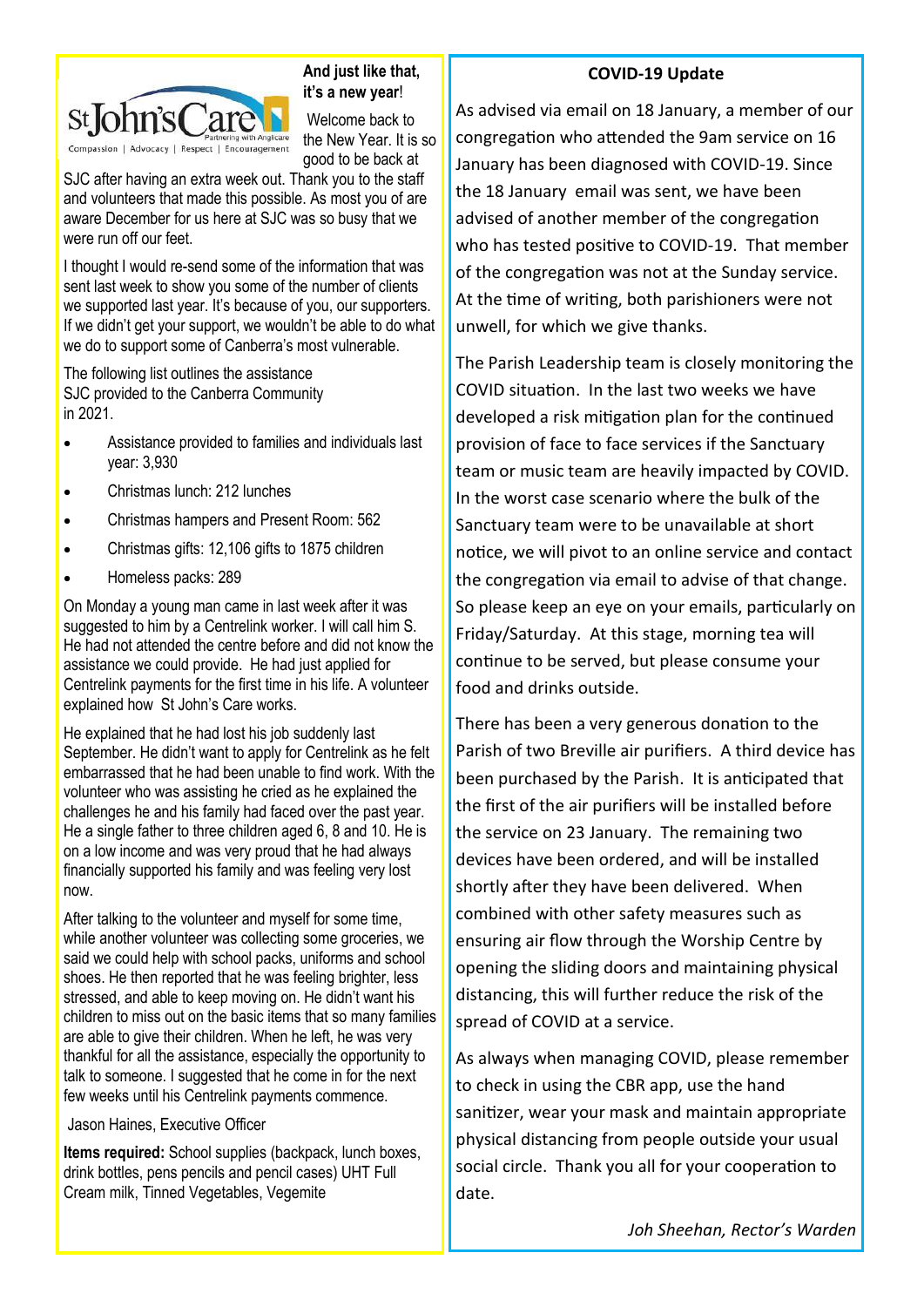*And they heard the voice of the Lord God walking in the garden in the cool of the day. Genesis 3:8-9*

There was a visitor waiting for me at the sacred space this morning, just sitting quietly and patiently on the bright coloured flower that hung over the edge of the garden table. A beautiful bright red ladybird with black spots, and as I looked with wonder I thought "How many more creatures come to this sacred place besides me and do they come for the same reason? I know when I come here, I have a sense of 'all will be well' and I know its a place where the felt, unseen is waiting for my visit!"

As I looked at this tiny creature, a creation of God's imagination, I thought of this prayer by Macrina Wiederkehr: 'O frail and glorious creature, whoever you are, cherish this truth - there are hints of glory in your being - seeds of splendour and traces of holiness.'

I just love seeing the holy in the ordinary. One doesn't have to go looking for it, one just has to sit and sit and be quiet.

May the Lord of peace himself give you peace at all times in all ways.

Anne, servant of the Lord



#### **Have a Good Yarn returns**

Are you a knitter or a crochet person? Maybe you have another yarn based craft that you enjoy? Come along to the Rainbow Centre Red Room at

10am on 25 January and share the yarn joy and a cuppa! Any questions contact Sandra at sandraross@ozemail.com.au



# **Annual Report—Call for Submissions**

The Annual General Meeting will be happening on 1 March, and the Annual Report needs to be available to the Parish by 20 February. Which means that the reports need to be lodged with the Office by 6 February. That's only two weeks away!

Do you lead one of the Ministry Teams, or organise one of our regular groups/events? Do you have any photos of activities at Holy Covenant over the last year? If the answer to any of those questions is yes, then you have a valuable contribution to make to our new format Annual Report.

Please send your photos and/or reports to the Office sooner rather than later. (You don't want to make Megan chase you).



# **Safe Ministries Training Cancelled**

Many thanks to those who had registered to attend the Safe Ministries Training at St Matthew's Wanniassa. Unfortunately, due to the COVID risk, that training has been cancelled. All those who were booked should have received an email from the Safe Ministries Team regarding the cancellation.

At this stage the Diocese hopes to reschedule the training for a date to be advised (possibly in March.)

Anyone who had not yet registered for the training, but is required/is interested in doing so can still obtain a registration form from the office. Registrations will be placed on a stand-by list for upcoming courses.